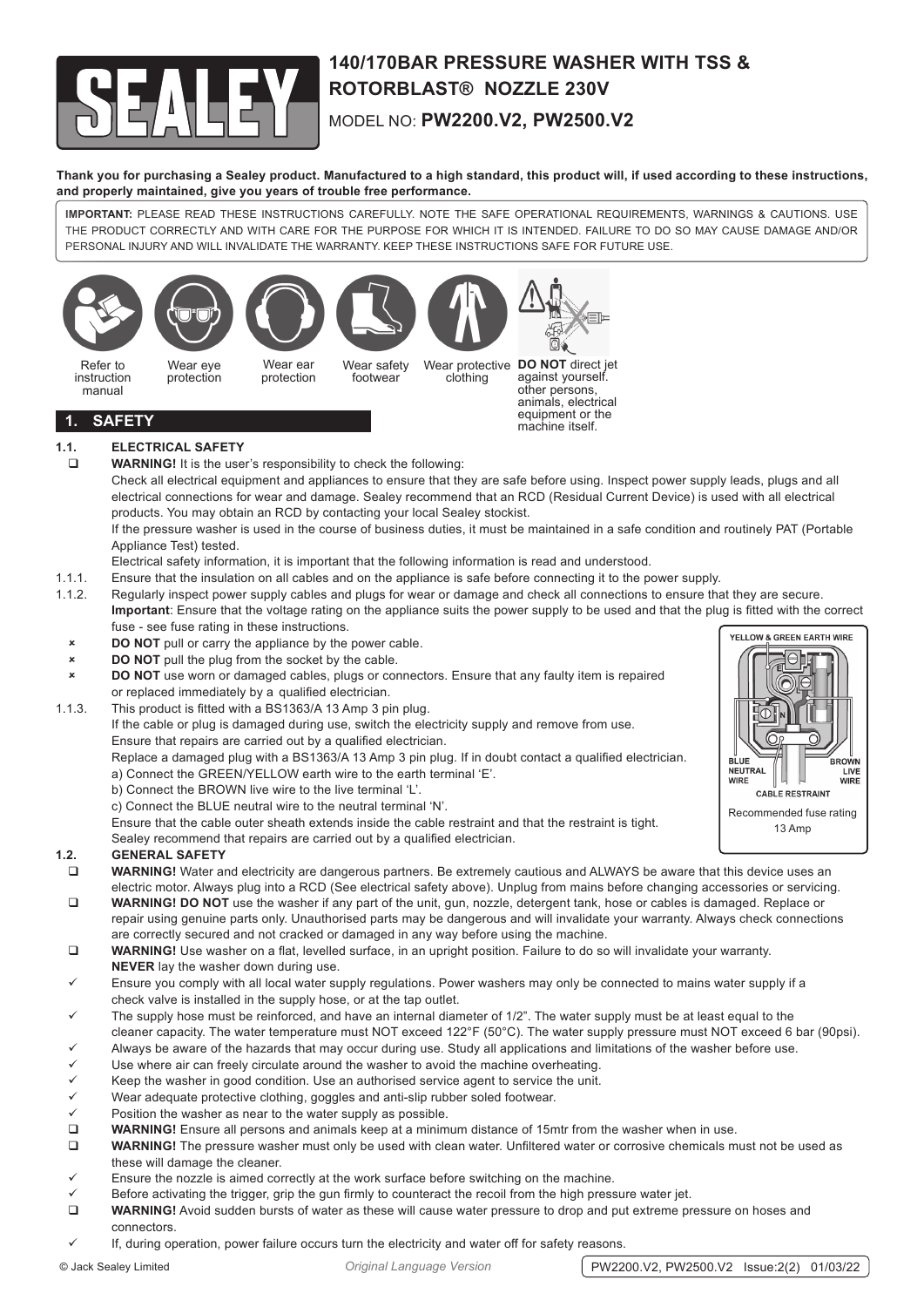- **WARNING!** The high pressure jet will cause loose particles to be propelled at high speed, which may cause serious injury.<br>WARNING! DO NOT operate the machine without a water supply. Dry running can seriously damage the un
- **WARNING! DO NOT** operate the machine without a water supply. Dry running can seriously damage the unit.<br> **D** WARNING! DO NOT leave the washer switched on for more than 15 minutes without operating the trigger.
- **WARNING! DO NOT** leave the washer switched on for more than 15 minutes without operating the trigger.
- 8 **DO NOT** obstruct ventilation grilles during operation.
- 8 **DO NOT** use the washer with flammable or toxic liquids or any other product. Use only recommended detergent. Unapproved detergents may corrode the machine cover and accessories.
- 8 **DO NOT** jam the trigger in the operating position.
- 8 **DO NOT** adjust any internal control valves, as they have been factory set.
- **EXECUTE: DO NOT** connect other appliances to the machine inlet or outlet.
- 8 **DO NOT** use hoses and fittings other than those designed for use with this machine.
- 8 **DO NOT** move the unit by pulling the hoses or electrical cables. Use the handle and transport by means of the wheels.
- 8 **DO NOT** touch plug with wet hands. To avoid the risk of electrocution keep all connections dry and off the ground.
- 8 **DO NOT** direct jet against yourself, other persons, animals, electrical equipment or the machine itself.
- 8 **DO NOT** use washer if you are tired or under the influence of alcohol, drugs or intoxicating medication.
- 8 **DO NOT** allow children or untrained persons to operate the washer.
- **WARNING!** Discharge residual pressure before disconnecting the washer hose. Pressure left in unit may cause injury.
- $\checkmark$  After use, disconnect washer from electrical mains and water supply and store in a safe, dry, childproof area.
- Protect from freezing conditions during winter.
	- NOTE: This appliance is not intended for use by persons (including children) with reduced physical, sensory or mental capabilities or lack of experience and knowledge, unless they have been given supervision or instruction concerning the use of the appliance by a person responsible for their safety. Children should be supervised to ensure that they do not play with the appliance.

# **2. INTRODUCTION**

#### **PW2200/PW2500**

Professional, heavy-duty unit for extensive domestic and light commercial use. Powerful 1800W/2500W motor with a 400/438L/hr water flow rate and a maximum pressure of 140/170bar. Automatic Total Stop System (TSS) which switches the motor on and off when the lance trigger is operated using less water and electricity and therefore prolonging the motor life. Dual built-in detergent tanks, enable the user to switch between two different cleaning products by simply using the detergent selection control. High quality polished chrome and brass fittings. Hose hanging hook, accessory storage on the back of the unit and side mounted gun and lance holder ensuring the unit stays clutter-free and fully mobile. Supplied with 5m hose, variable nozzle and Rotablast® nozzle which helps develop the same Effective Cleaning Power (ECP) as a 257/275bar/3727/3995psi pressure washer. Heavy-duty composite wheels. Supplied with power cable fitted with 3-pin plug. Model No. PW2200 features dual built-in dual detergent tanks, enabling the user to switch between two different cleaning products by simply using the detergent selection control. E.g: General Purpose Detergent, Model No's AK130 or AK131 and Traffic Film Remover, Model No's AK132 or AK133.

# **3. SPECIFICATION**

| Effective Cleaning Pressure 257bar (25.7MPa) (3727psi) |  |
|--------------------------------------------------------|--|
| Maximum Pressure: 140bar (14MPa) (2030psi)             |  |
|                                                        |  |
|                                                        |  |
|                                                        |  |
|                                                        |  |
|                                                        |  |
|                                                        |  |
| Effective Cleaning Pressure (ECP)  275bar/3995psi      |  |
|                                                        |  |
|                                                        |  |
|                                                        |  |
|                                                        |  |
|                                                        |  |
|                                                        |  |
|                                                        |  |





# **4. SET UP**

#### **4.1. CONNECTING THE WATER SUPPLY**

- 4.1.1. Use a reinforced hose pipe with an internal diameter of 1/2" and connect to the mains water supply. Before attaching the hose to the pressure washer flush the hose through with some clean water to remove any foreign matter from within the hose.
- 4.1.2. Connect female quick connection hose fitting to inlet on the front of the machine (fig.1)

#### **4.2. CONNECTING THE HIGH PRESSURE HOSE (PW2200 ONLY)**

- 4.2.1. Insert the high pressure hose into the hose fitting at the lower rear of the machine and screw the collar onto the threaded outer (fig.2) ensuring the connector is tight. The PW2500 is pre-connected via the inside of the hose storage reel.
- 4.2.2. Attach the other end of the high pressure hose to the gun (fig.3). To attach the hose, push the male hose connector into the underside of the gun and screw the collar onto the gun fitting. Ensure that the connection is tight to prevent leakage.

#### **4.3. ASSEMBLING THE LANCE AND NOZZLE**

- 4.3.1. Push the nozzle into the gun as shown in fig.4 and screw the threaded male lance connector into the gun, again ensuring that the connection is tight.
- WARNING! Ensure the nozzle is locked into position, failure to ensure this could result in the nozzle being ejected under high pressure when operating the gun.

#### **4.4. CONNECTING TO THE MAINS ELECTRICAL SUPPLY**

- **WARNING!** Ensure the On/Off switch is in the 'Off' position.
- 4.4.1. Using an RCD plugged into a 13A mains socket, **DO NOT** turn the power on. **DO NOT** touch the plug with wet hands.

© Jack Sealey Limited *Original Language Version* PW2200.V2, PW2500.V2 Issue:2(2) 01/03/22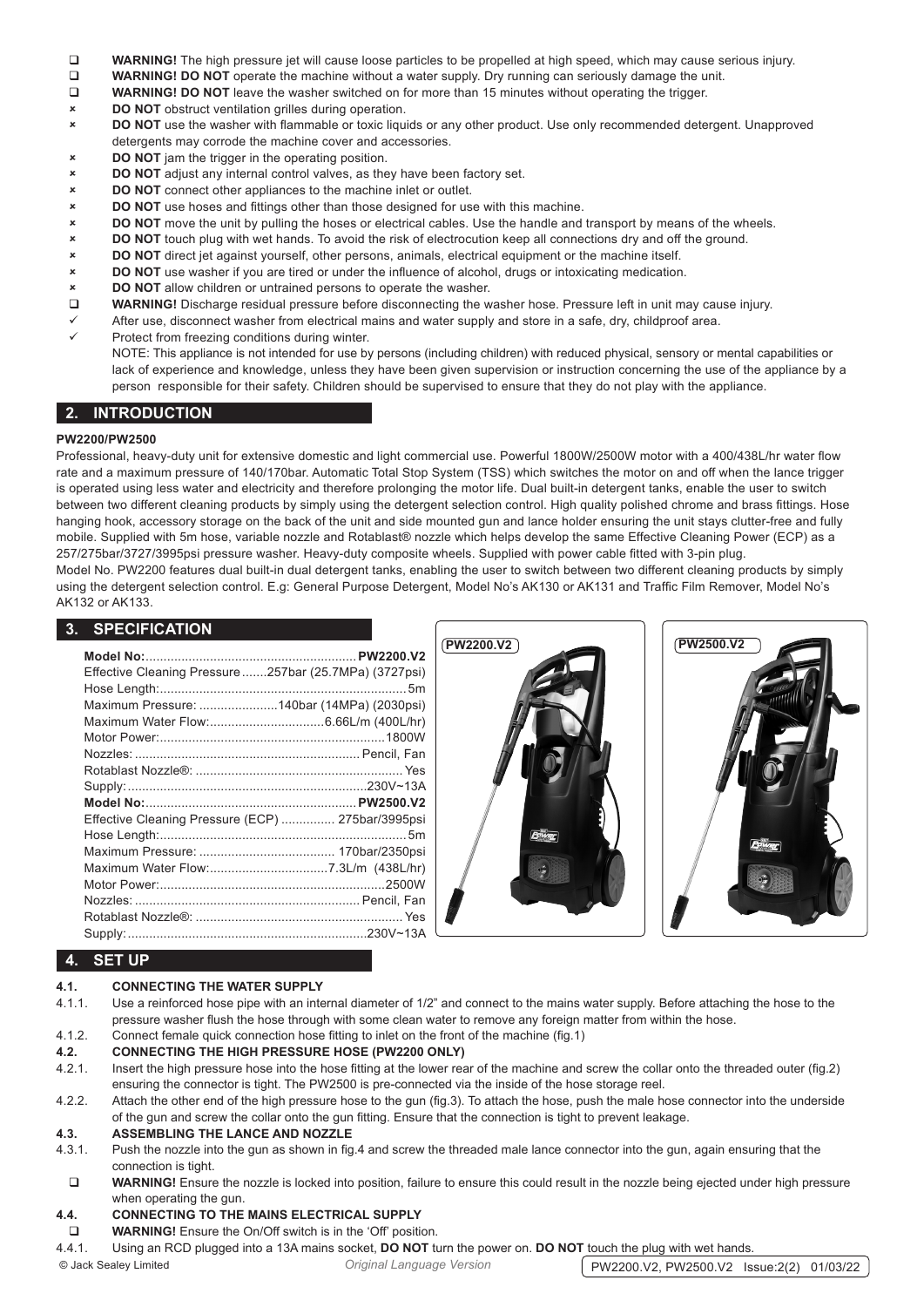

# **5. OPERATION**

- **WARNING!** Ensure you read, understand and apply Section 1 safety instructions.
- **WARNING!** Dry running can seriously damage the unit.
- **WARNING!** Use washer on a flat, levelled surface, in an upright position. Failure to do so will invalidate your warranty. Never lay the washer down during use.
- **WARNING! DO NOT** leave washer switched on for more than 15 minutes without operating trigger.

**Important! The washer motor will stop as soon as the gun trigger is released and will restart when the trigger is squeezed. Always allow at least 5 seconds between releasing the trigger and restarting.**

#### **5.1. PRIMARY CHECKS**

5.1.1. Check that the inlet filter is clean; pump delivery and pressure will be reduced if blocked. Never use the machine without a filter (which is fitted inside the inlet connector). Ensure that the water supply, high pressure hose and gun are correctly connected, and that air can circulate around the washer freely.

#### 5.2. **SAFETY CATCH OPERATION**

5.1.2. To prevent inadvertent operation of the unit the safety catch should always be engaged when the gun is not in use. Open the safety catch as in fig.3 to lock the trigger against the guard.

#### 5.3. **BLEEDING THE GUN**

5.1.3. It is very important to bleed the gun before using the pressure washer. Squeeze the trigger BEFORE turning the electrical supply on. This allows any air trapped inside the pressure washer and gun to be removed before using the unit. Continue holding the trigger for approximately one minute to allow any excess air out of the unit. Water will flow through the gun at low pressure during this procedure.

#### 5.4. **OPERATING THE MACHINE**

- 5.1.4. Hold the spray gun firmly to counteract the recoil caused by the high pressure of the water. Before switching on ensure that the lance is not directed at people, objects or animals prior to being directed at the object to be cleaned.
- 5.1.5. It is recommended that the trigger is depressed before switching on the unit before every use. This reduces the back pressure and amperage draw which prevents fuses blowing.
- 5.1.6. Switch the machine on by turning the switch to the 'On' position (fig.5). Release the handle safety catch (fig.3). Point the lance at the object to be cleaned and depress the trigger fully. When the trigger is released the motor will switch off automatically.

#### **5.2. ADJUSTING THE SPRAY PATTERN**

- 5.2.1. The fan nozzle can be adjusted from pencil point to fan jet by rotating the body of the nozzle as indicated in fig.6
	- ▲ **CAUTION!** The pencil point setting is very aggressive. It is recommended that for most cleaning applications, a 20° spray angle is used to avoid damage to the surface being sprayed.









**Note:** The pressure of the spray on the surface you are cleaning increases as you move the nozzle closer to the surface.

### 5.2.2. For the high pressure Turbo spray fit the turbo nozzle. This nozzle is intended for maximum cleaning affect.

# **5.3. USING DETERGENT**

- 5.3.1. Use only detergents approved for use in pressure washers.
- **PW2200:**
- 5.3.2. The PW2200 has the facility to use two different detergents (e.g: a traffic film remover and a general detergent).
- 5.3.3. Fill the detergent tanks with the required detergents (if required, only one tank can be used).
- 5.3.4. Turn the detergent selector control (fig.7) in the direction of the tank containing the required detergent.
- **PW2500:** 5.3.5. Fill the detergent tank (fig.8) at the rear of the machine.
- **BOTH MACHINES:**
- 5.3.6. To switch to detergent mode, simply push the variable nozzle forwards to activate the low pressure setting. Pull the nozzle backwards to resume normal washing.(fig.6)
- 5.3.7. Dirt is dissolved by applying detergent to the dry surface. On vertical surfaces, work from the bottom upwards.
- 5.3.8. Leave the detergent to act for 1-2 minutes, but **DO NOT** allow the surface to dry out.
- 5.3.9. To wash down select the variable spray jet nozzle set on the wide fan setting (fig.6).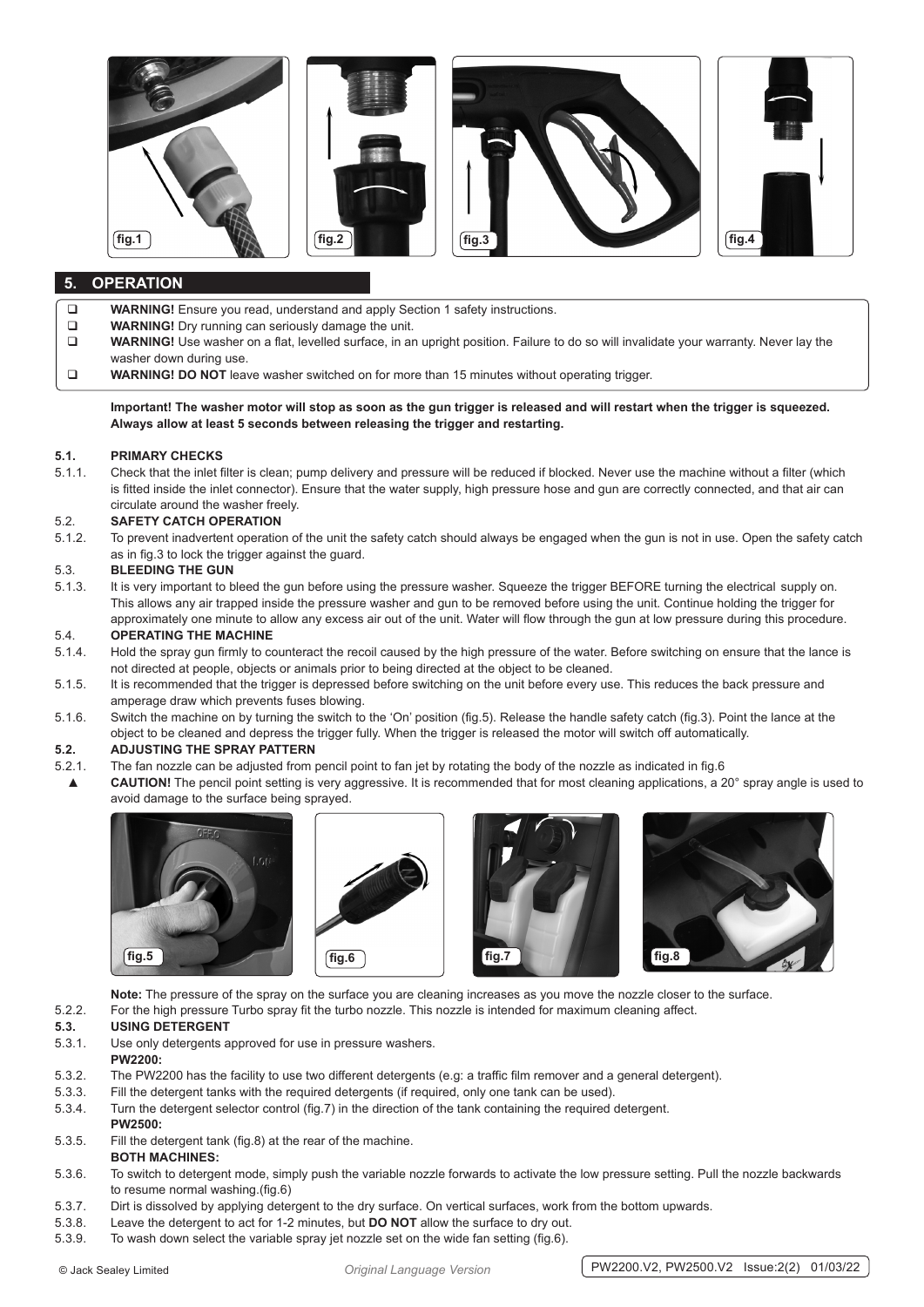5.3.10. When you have finished the soap application, remove the bottle and flush clean water through the tube until it is cleaned thoroughly. **Note:** Failure to clean properly will cause the injection system to become clogged and inoperable.

#### **5.4. WHEN WASHING IS COMPLETED**

- 5.4.1. Switch the power supply off by turning switch to 'Off' position (fiig.5).
- 5.4.2. Turn off the water supply tap.
- 5.4.3. Discharge residual pressure by pressing the trigger until no more water comes out of the nozzle.
- **WARNING!** Failure to discharge pressure could result in personal injury.
- 5.4.4. Disconnect the inlet and high pressure outlet hoses.
- 5.4.5. Wipe the machine clean and dry and store in a clean, safe, dry, childproof location.
	- **Note:** a) **DO NOT** leave motor switched on for more than 15 minutes without operating trigger.
		- b) If the water pressure drops (e.g. someone else using the same water supply), the washer will not operate correctly. Immediately switch the motor off and wait until the pressure is restored.

## **6. TROUBLESHOOTING**

| <b>SYMPTOMS</b>                                                                     | <b>REASON</b>                                                                                                                                                                                                                                           | <b>REMEDY</b>                                                                                                                                                                                                                                                                                                                                                   |
|-------------------------------------------------------------------------------------|---------------------------------------------------------------------------------------------------------------------------------------------------------------------------------------------------------------------------------------------------------|-----------------------------------------------------------------------------------------------------------------------------------------------------------------------------------------------------------------------------------------------------------------------------------------------------------------------------------------------------------------|
| Motor will not start.                                                               | 1. Loose or disconnected plug.<br>2. Blown fuse.                                                                                                                                                                                                        | 1. Reconnect plug.<br>2. See below                                                                                                                                                                                                                                                                                                                              |
| Circuit breaker trips or fuse blown.                                                | 1. Circuit Overload.<br>2. Extension cord too long or wire size too<br>small.<br>3. Nozzle partially blocked, causing<br>excessive pressure.                                                                                                            | 1. Check that the circuit is rated 13amps or<br>greater. Disconnect all loads on the circuit.<br>2. Use proper extension cord as<br>recommended in section 1.<br>3. Clean nozzle as described in maintenance<br>section.                                                                                                                                        |
| Water or oil leaking from bottom of pump.                                           | 1. A small amount of leakage is normal.                                                                                                                                                                                                                 | 1. If excessive leaking occurs contact<br>authorised service agent.                                                                                                                                                                                                                                                                                             |
| Trigger will not move.                                                              | 1. Gun safety lock engaged.                                                                                                                                                                                                                             | 1. Release safety lock.                                                                                                                                                                                                                                                                                                                                         |
| Unit will not stop when trigger is released.                                        | 1. Trigger system not operating properly.                                                                                                                                                                                                               | 1. Contact authorised service agent.                                                                                                                                                                                                                                                                                                                            |
| Motor running but pump not building.<br>maximum pressure or has irregular pressure. | 1. Water supply not turned on.<br>2. Unit has been stored in freezing<br>temperatures.<br>3. Water inlet screen clogged.<br>4. Kink in supply hose.<br>5. Nozzle worn out.<br>6. Air in pump.<br>7. Suction or discharge valves clogged or<br>worn out. | 1. Turn on water supply.<br>2. Thaw out unit completely including hose,<br>gun and attachments.<br>3. Clean screen as described in maintenance<br>section.<br>4. Straighten hose.<br>5. Replace nozzle.<br>6. Let pressure washer run with gun open<br>and lance removed until a steady stream<br>of water is released.<br>7. Contact authorised service agent. |

# **7. MAINTENANCE**

 **WARNING!** Ensure the pressure washer is switched off and unplugged from the mains electrical power supply and turned off at the mains water tap before performing any maintenance tasks.

Check, clean or renew the inlet filter (which is fitted inside the inlet connector,) after every 50 hours of use.

Use only genuine Sealey spares for this machine. Failure to do so could result in personal injury and will invalidate the warranty.

#### **7.1. NOZZLES**

- 7.1.1. Ensure that both nozzles are kept clean and free of debris.
- 7.1.2. The variable nozzle should be lubricated regularly. Clogging of the nozzle causes the pump pressure to be too high and cleaning is immediately required.
- 7.1.3. Separate the nozzle from the lance by unscrewing anti-clockwise (fig.4).
- 7.1.4. Clear the nozzle of any debris.
- 7.1.5. Flush the nozzle with water.
- 7.1.6. Reconnect the nozzle to the lance. Ensure that the nozzle connection is tight.

#### **7.2. WATER FILTER**

- 7.2.1. The pressure washer is equipped with a water inlet filter to protect the pump.
- 7.2.2. To clean the conical filter, remove quick fit connection and the filter from the pump inlet.
- 7.2.3. Back flush the filter to clean.
- 7.2.4. Replace filter and quick connection immediately to prevent any ingress of foreign matter into the pump.

#### **7.3. COOLING SYSTEM**

- 7.3.1. The air vents, in and around the pressure washer, must be kept clean and free of any obstructions to ensure proper air cooling of the motor during operation.
- **WARNING!** Prevent water from penetrating the vents of the pressure washer to minimise the risk of damage to the machine and to reduce the risk of shock to the operator.

**7.4. GENERAL** 7.4.1. Check unit, gun, nozzle, hose, connections and cables for damage. Immediately replace or repair with genuine parts.

# **7.5. STORAGE**

- 7.5.1. Store in a location where the washer will not be subject to freezing conditions.
- 7.5.2. Make sure that the pressure washer has been drained of water and remove the hoses.